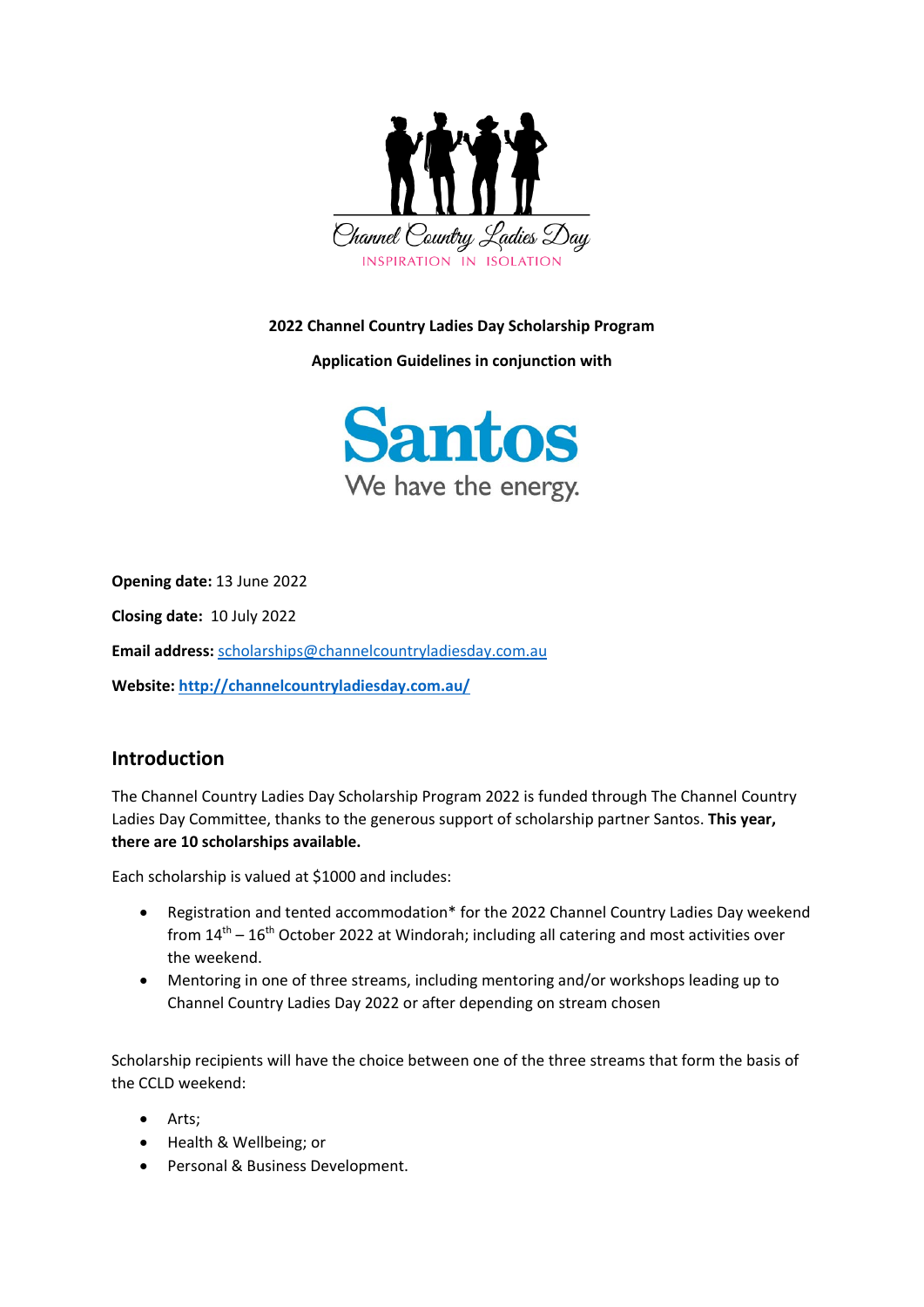Applications for scholarships are open to all women who reside within the Channel Country region, whether you live in a small town or on a large pastoral station. The Scholarships are for women who may have suffered adversity, or may just need something like a weekend away at Channel Country Ladies Day to give them a boost, and will be awarded based on assessment against selection criteria detailed in Section 5 of these Guidelines.

*\* Where the successful applicant does not require tented accommodation at CCLD, the equivalent value will be distributed to the applicant at registration for use on the weekend.*

# **Applying for the Scholarship**

The Application Form is available online at [http://channelcountryladiesday.com.au/event](http://channelcountryladiesday.com.au/event-information/scholarships/)[information/scholarships/](http://channelcountryladiesday.com.au/event-information/scholarships/)

- The Application form will be available from **13 June 2022.**
- Applications must be submitted by 5pm on **10 July 2022.**
- Please note: Late applications will not be accepted.

To apply:

- Thoroughly read the CCLD Scholarship Application Guidelines
- Complete the CCLD Scholarship Application Form
- Save your completed Application Form
- Email your completed Application Form to [scholarships@channelcountryladiesday.com.au](mailto:scholarships@channelcountryladiesday.com.au)

## **Privacy**

Any information provided to The Channel Country Ladies Day Committee, by a nominee about their nominated women/women's for The Channel Country Ladies Day Scholarships 2022 will be dealt with in accordance with the National Privacy Principles of the Privacy Act 2014.

## **Eligibility**

To be eligible for the Channel Country Ladies Day Scholarships 2022 an applicant must:

- Be a resident from the Channel Country Region region, as per below map.
- The scholarships will be prioritised for those that would benefit from taking time out from their day-to-day life. They are for women who may have suffered adversity, or may just need something like CCLD to give them a boost.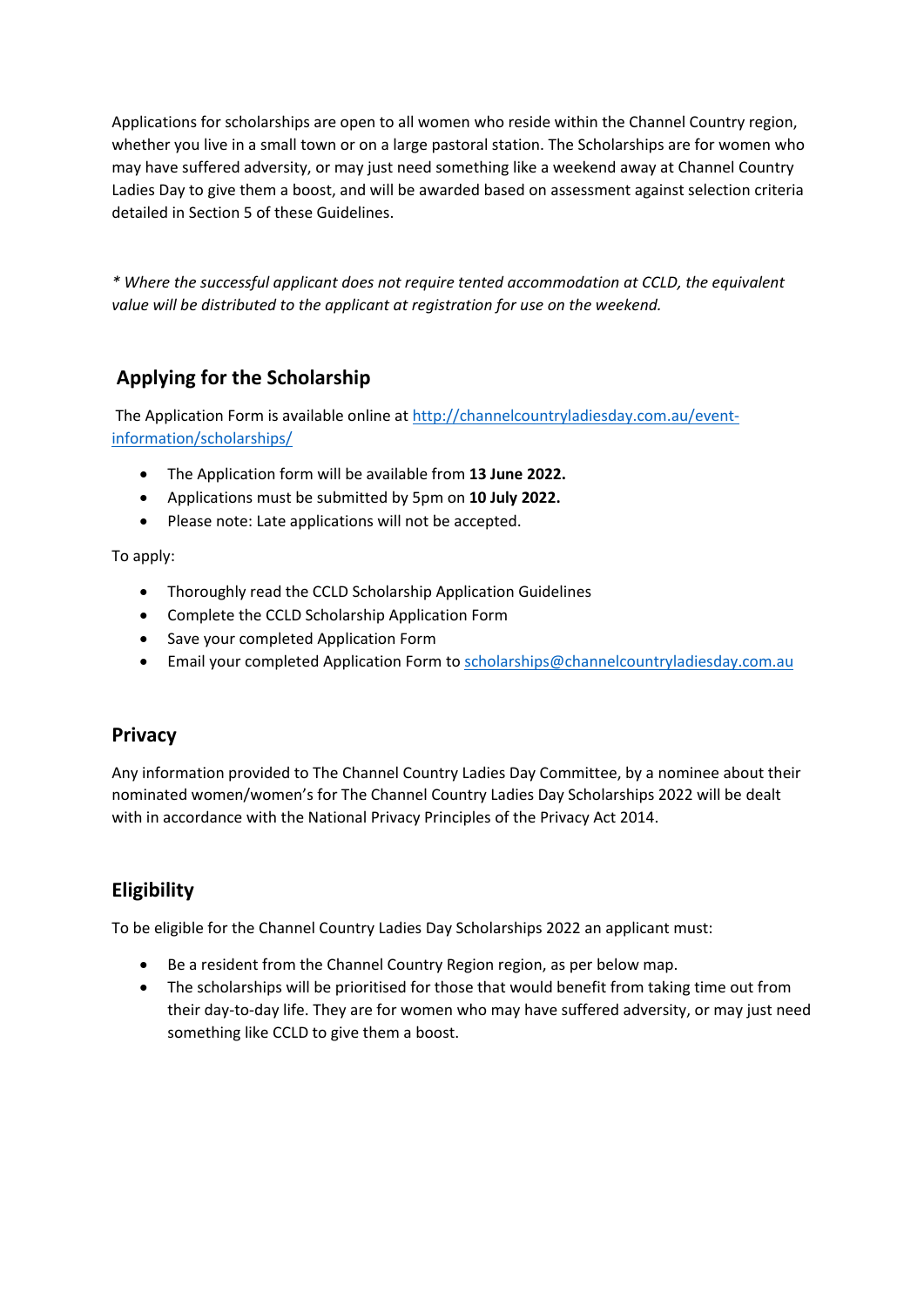

## **Selection criteria**

The successful applicants will be selected based on:

- 1. Geographical/social isolation
- 2. Adversity they may have experienced
- 3. Financial barriers
- 4. Potential benefits for the individual and their broader community as a result of them attending the CCLD weekend. For example, updating their knowledge and skills, improving health and wellbeing, or transfer/extending through community involvement.

## **Assessment and selection of the successful applicant**

All applications submitted by the closing date will be considered according to the eligibility and selection criteria. A short list of applications will then be produced for consideration by the Advisory Committee. As part of this consideration, the Advisory Committee may seek additional information from selected applicants. The Advisory Committee will make recommendation(s) to the Channel Country Ladies Day Committee, who will make the final decision on the awarding of the scholarship/s to the successful applicant/s.

Should an applicant who is offered a scholarship decline this offer or have the scholarship offer withdrawn, the scholarship may be offered to another eligible applicant.

All applicants and nominators will be notified by email of the outcome of their application.